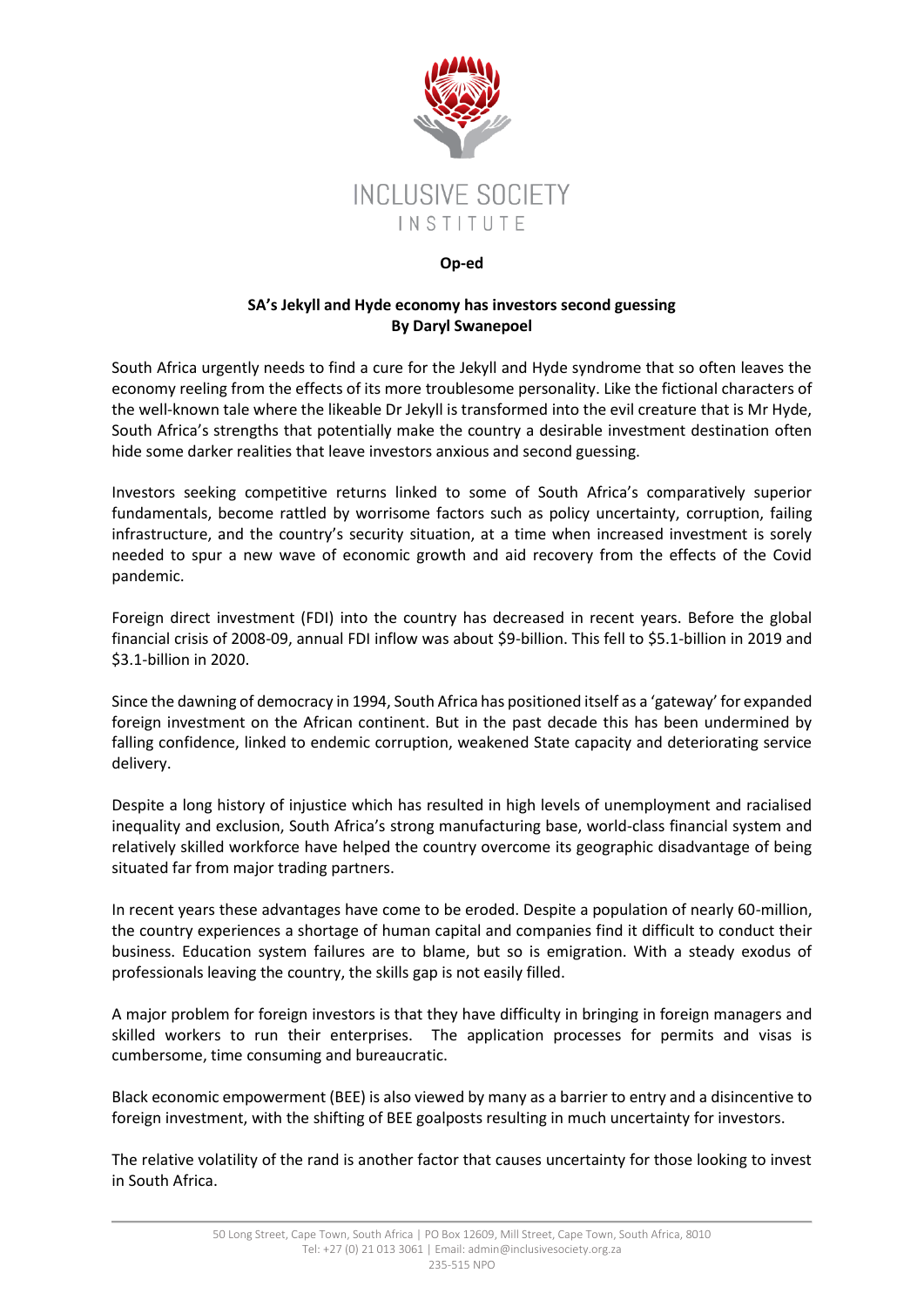Against this background, South Africa must identify strategies to position itself as an attractive and compelling investment destination in a highly competitive world. Serious investors take a long-term view, and that any uncertainties make their calculation of the reward needed to make investment viable, that much higher. These calculations are informed by the actual strengths and weaknesses of the South African economy and not by the promises contained in policy planning documents, of which there are many.

The Inclusive Society Institute has recently met with foreign investors to canvass their views on the investment climate and to come up with implementable ideas that will place the economy on a higher FDI and growth trajectory.

These foreign investors advise South Africa to build on the country's strengths. Bolster the industries where it has a competitive advantage, rather than entertaining those in which it is unlikely to have the upper hand. Money flows to where there is a competitive advantage. For instance, efforts should be directed at ensuring that the automotive industry and supply base are even more internationally competitive, especially as the shift to electric mobility gets under way.

Pruning ambitions to focus on a smaller number of deliverables will also help ensure that plans are implemented more effectively. Policy success in three to five key areas will go further than casting the net too wide without the means or capacity to implement overly-ambitious plans.

The country, for instance, is in a prime position to pursue sustainable energy investments and invest locally in 'green' hydrogen in a big way, with key resources readily available. Interest in such investment comes at a time when there is a global shift in mindset toward delivering advanced environmental, social and governance outcomes.

Should South Africa manage to deliver cheap, sustainable energy, it could attract industries that are no longer viable in the West, owing to space constraints or the higher cost of electricity. Sustainable energy investments will also help the country deal with its serious electricity supply issue, and such a shift would also make the transition to widespread electric mobility feasible.

South Africa should also establish itself, geopolitically, as an alternative base for manufacturing, should supply chains or trade routes be disrupted in other jurisdictions, as has been experienced in the wake of the Covid pandemic and by the closure of the Suez Canal earlier this year.

Since South Africa lacks the volumes required for multinationals to view the country's domestic market as a clincher, investors must be encouraged in other ways to feel there is a 'reward' justifying the 'risk' that they take investing in a country. This could be in the form of concrete action linked to the African Continental Free Trade Area which aims to open the African market to greater trade opportunities, as well as greater diplomatic focus on the trade agreements which the country is party to with the EU, China, India, the US and other parts of the world.

However, there is currently a trust deficit between government and business, specifically long-term investors. Persistent weaknesses are proving that government is long on rhetoric but less astute at clinching the deal. A concerted effort is needed to build trust between government, authorities, and businesses. Unless trust is restored, opportunities for growth and employment will be lost as business will view South Africa as being too risky.

Government must acknowledge that improved investor confidence will be the cheapest and most effective stimulus for the economy. Investors, both foreign and domestic, need to see government putting its words into action in order to regain confidence in the future of South Africa. It is time to bury 'Mr Hyde' and rediscover our African potential.